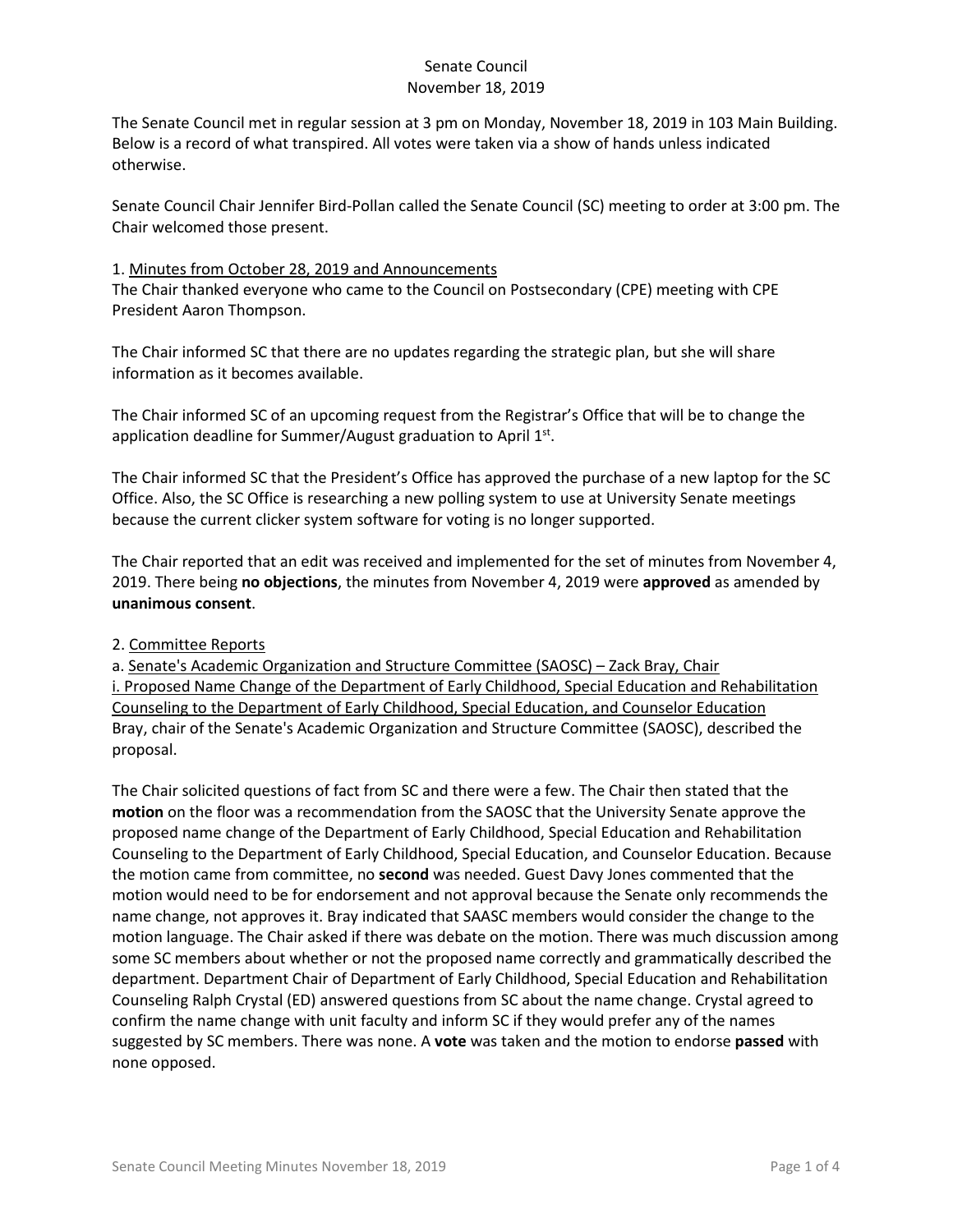b. Senate's Academic Facilities Committee (SAFC) – Chris Pool, Chair

i. Proposed Changes to Senate Rules 1.4.2.3 ("Senate's Academic Facilities Committee (SAFC)") Pool, chair of the Senate's Academic Facilities Committee (SAFC), described the proposal.

The Chair solicited questions of fact from SC and Pool answered some questions about what issues the SAFC has met about recently. When there was no more discussion, the Chair stated that the **motion** on the floor was a recommendation from the SAFC that the University Senate approve striking the second sentence of *Senate Rule 1.4.2.3*, which reads, "In this regard, it shall be concerned about such matters as classrooms, buildings and grounds, shops and other such real property, audio-visual and television equipment, computers, duplication and printing facilities, vehicle pools, and scientific and musical instruments.". Because the motion came from committee, no **second** was needed. The Chair asked if there was debate on the proposal. There was none. A **vote** was taken and the motion **passed** with none opposed.

The Chair thanked Pool and the SAFC for reaching out to administration to become more involved. Pool mentioned that the SAFC is considering conducting a senator survey to see what ideas they have and what needs are most critical. The Chair asked that the survey questions be reviewed by SC before sending them out to senators, which could be done on December 2 if Pool wanted an announcement made to senators at the December Senate meeting

## 3. Clarification of College of Engineering's Freshmen Admissions Criteria

The Chair described a request from the College of Engineering to clarify admission criteria for freshman. She explained that the contact person was unable to attend but the Chair thought the SC might be able to review the proposal without the contact person being present. There were many questions of fact. Brion **moved**, on behalf of the University Senate, to allow the College of Engineering to clarify the admission criteria for freshman by changing the language in the Bulletin from, "Eligibility to enter MA 110 based on the UK Proctored Math Department Placement Exam." to "A score of 61% or above on the Proctored ALEKS Math Placement Exam.". Hamilton **seconded**. There was no debate. A **vote** was taken and the motion **passed** with none opposed and one abstained.

Grossman noted that when the College of Engineering requirements for admission criteria for freshmen were approved last year, that *SR 4.2.2.10* should have been updated to reflect this change (in addition to the Bulletin) and was not. Grossman **moved** to ask the College of Engineering to draft language to update *SR 4.2.2.10* to reflect the requirements for admission criteria for freshmen and submit it to Senate's Rules and Elections Committee (SREC). Collett **seconded**. There was some debate. When there was no more debate a **vote** was taken and the motion **passed** with none opposed.

## 4. Planning for 2019-20 Faculty Evaluation of the President

The Chair informed SC that due to the discussion at the Senate meeting on November 11, 2019 and the anticipated feedback from the Board of Trustees (BOT) that the faculty response rate was low, this agenda item (Planning for the 2019-20 Faculty Evaluation of the President) was added. A memo was distributed to SC from Ms. Brothers that included collected feedback for improving survey response rates for the SC's faculty evaluation of the President.

There were a number of suggestions from SC to increase the response rate of the upcoming survey including: incentive for participation, targeted reminders, including past survey results, and graphs. There was also discussion about reviewing and analyzing comments from the survey.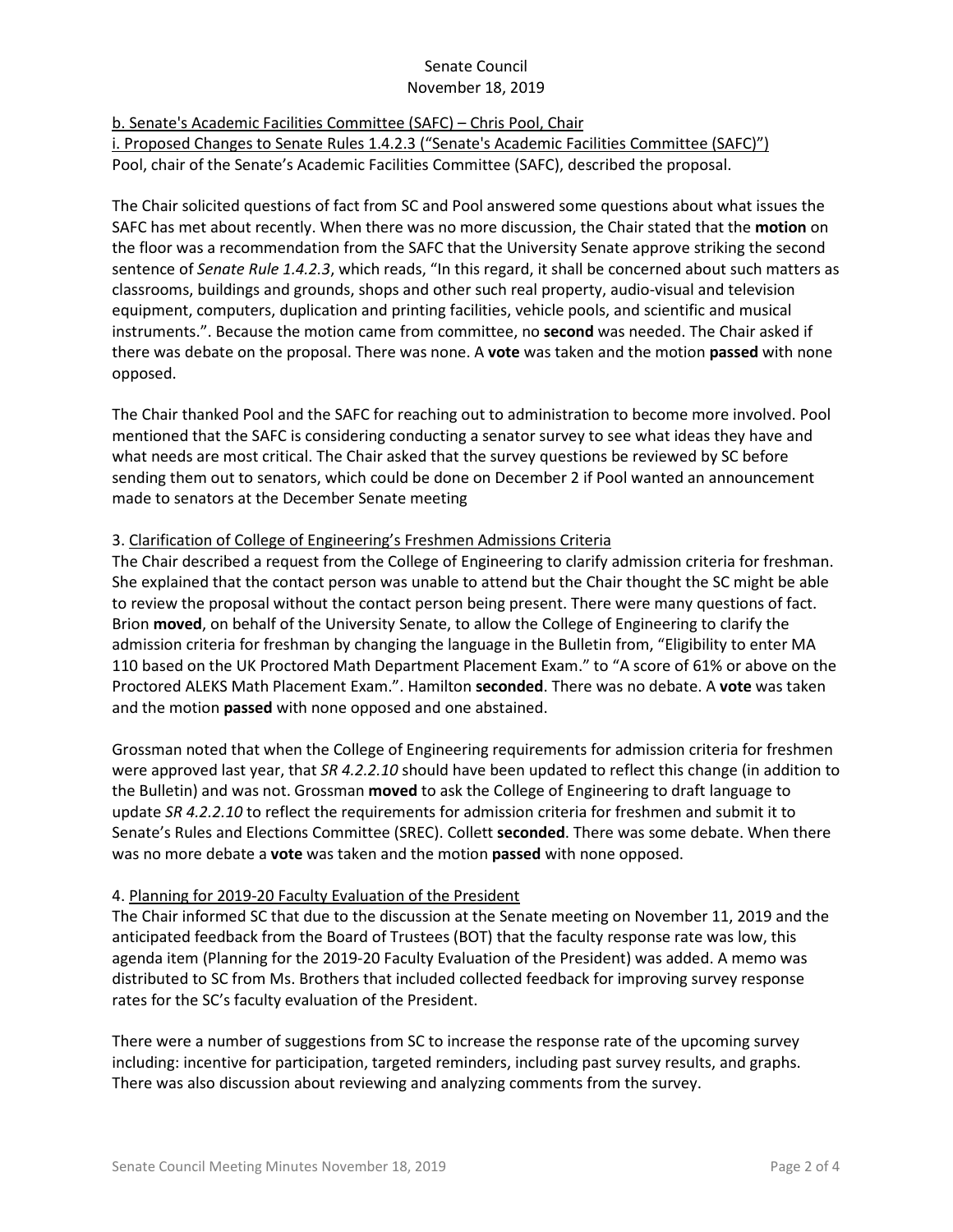The Chair noted that three new SC members would be joining the SC in January and that it might make sense to ask the work group that runs the survey to start working on these issues in January, rather than later in the spring semester. There were no objections to her suggestion.

#### 5. Phased Retirement Survey Results

The Chair shared the results from the phased retirement survey with SC. The consensus was that faculty employees who enter phased retirement while serving on the Senate should be permitted to finish their terms and faculty employees on phased retirement should not be permitted to run for Senate. The Chair noted that these answers still leave open many questions, such as whether newly elected senators who go on phased retirement would be allowed to serve the majority of their term while on phased retirement and if senators on phased retirement would be eligible to serve on the SC. There was much discussion about whether the proposed changes should be reflected in the *Administrative Regulations* (*ARs*), *Senate Rules* (*SRs*), or both. There was also some support for the suggestion that the Chair inform President Capilouto about an ad hoc group to review possible changes to the *SRs* about allowing senators on phased retirement to continue to serve and ask the President if he thought the pertinent *AR*  (AR 3:2 ("Phased Retirement Policy and Program") needed to be changed, too.

Regarding the results of the survey of senators, Cramer suggested that if the Chair discussed the survey with others, she make it clear that senators were asked to consult with their colleagues prior to completing the survey, which means the number of responses does not accurately reflect the level of feedback.

Grossman **moved** to create an ad hoc committee to formulate a proposal that would address the questions that were raised and suggest rule changes. Brion **seconded**. There was no debate. A **vote** was taken and the motion **passed** with none opposed.

SC members discussed the composition of the committee and determined that faculty membership would include Grossman (Chair), Collett, and Vincent. SC members asked the Chair to request that a specific member of the Legal Counsel Office be asked to serve as an ex officio nonvoting member.

#### 6. Senate Meeting Roundtable

The Chair solicited comments from SC members about the November 11, 2019 Senate meeting. Below are various comments.

#### 7. Items from the Floor

The Chair shared that she is planning to send out an email to senators who have missed all three Senate meetings this fall. There was broad support for this sort of communication.

The meeting was adjourned at 4:33 pm.

Respectfully submitted by Jennifer Bird-Pollan, Senate Council Chair

SC members present: Bird-Pollan, Blonder, Collett, Cramer, Cross, Grossman, Hall, Osterhage, Soult, and Vincent.

Invited guests present: Zack Bray, Sheila Brothers, Ralph Crystal, Larry Holloway, Chris Pool, Annie Weber.